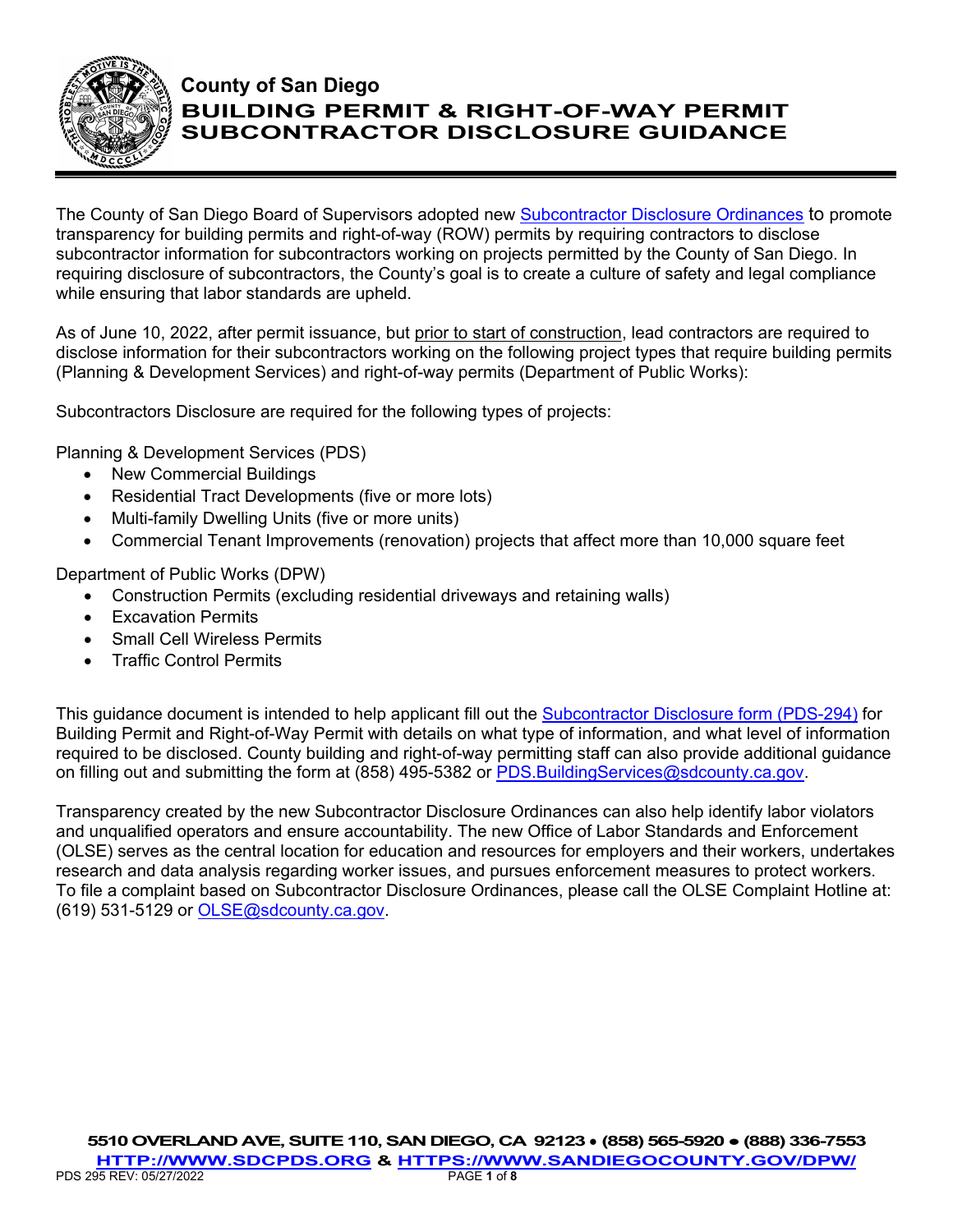## **GUIDANCE FOR SUBCONTRACTOR DISCLOSURE FORM (PDS-294)**

### **SECTION 1: PROJECT SITE IDENTIFICATION**

This section of the form is intended to identify Building Permit and Right-of-Way Permit types subject to the subcontractor disclosure. If you have any of the project types noted below, continue to complete the Subcontractor Disclosure Form. This section includes project site details like the assigned Record ID for the Building or Right-of-Way Permit, Responsible Party Listed as Applicant or Lead Contractor, as well as the Owner Listed on Application. The Licensed Lead Contactor will acknowledge all information provided is true to the best of my knowledge at the time of this submittal. Pursuant to County Code of Regulatory Ordinance, this information is required PRIOR to any subcontractor performing any work on site.

|                                                                                                                                                                                                                                                                                                                                                                                                                    | APPLICANT OR LEAD CONTRACTOR TO COMPLETE THIS PAGE                                                                                                  |  |  |  |  |
|--------------------------------------------------------------------------------------------------------------------------------------------------------------------------------------------------------------------------------------------------------------------------------------------------------------------------------------------------------------------------------------------------------------------|-----------------------------------------------------------------------------------------------------------------------------------------------------|--|--|--|--|
| Planning & Development Services Building Permit Subcontractor Disclosures are required for the following types of projects:<br>All new commercial construction projects, residential tract developments (five or more lots), and multifamily construction projects (5 or more units)<br>Commercial tenant improvement (renovation) projects that affect more than 10,000 square feet of space under the renovation |                                                                                                                                                     |  |  |  |  |
| Department of Public Works Right-of-Way Permit Subcontractor Disclosures are required for the following types of projects:<br>All projects in the right-of-way (excluding residential driveways and retaining walls)<br>All projects in the right-of-way to provide transport of energy, water, or sewer                                                                                                           |                                                                                                                                                     |  |  |  |  |
| If you have any of the project types noted above, continue to complete the Subcontractor Disclosures noted below. Pursuant to County Code of Regulatory Ordinance, this<br>information is required PRIOR to any subcontractor performing any work on site (see PDS-295 for additional requirements and direction on submitting subcontractor<br>disclosure).                                                       |                                                                                                                                                     |  |  |  |  |
| <b>PROJECT SITE IDENTIFICATION</b>                                                                                                                                                                                                                                                                                                                                                                                 |                                                                                                                                                     |  |  |  |  |
| Record ID for Building or Right-<br>Of-Way Permit                                                                                                                                                                                                                                                                                                                                                                  |                                                                                                                                                     |  |  |  |  |
| Responsible Party Listed as<br>Applicant or Lead Contractor:                                                                                                                                                                                                                                                                                                                                                       |                                                                                                                                                     |  |  |  |  |
| Owner Listed on Application:                                                                                                                                                                                                                                                                                                                                                                                       |                                                                                                                                                     |  |  |  |  |
| submittal.                                                                                                                                                                                                                                                                                                                                                                                                         | LICENSED LEAD CONTRACTOR SUBCONTRACTOR DECLARATION - I acknowledge all information provided is true to the best of my knowledge at the time of this |  |  |  |  |
| Signature:                                                                                                                                                                                                                                                                                                                                                                                                         | Date:                                                                                                                                               |  |  |  |  |

### **SECTION 2: SUBCONTRACTOR DECLARATION**

This section of the form is intended to collect more detailed information for each subcontractor. It will provide guidance on what type of information and what level of detail is required for each disclosure area. Additional subsections are noted below.

| SUBCONTRACTOR #1 DISCLOSURE TO BE COMPLETED BY LEAD CONTRACTOR |                                                 |            |                             |                                                                                          |                                      |  |
|----------------------------------------------------------------|-------------------------------------------------|------------|-----------------------------|------------------------------------------------------------------------------------------|--------------------------------------|--|
| CALIFORNIA LICENSED SUBCONTRACTOR INFORMATION                  |                                                 |            |                             |                                                                                          |                                      |  |
| Subcontractor<br>Name:                                         |                                                 |            |                             |                                                                                          |                                      |  |
| License #:                                                     |                                                 |            |                             |                                                                                          |                                      |  |
| <b>Workers Comp</b><br>Policy:                                 |                                                 |            |                             |                                                                                          |                                      |  |
| Type of Contractor:                                            | - select -<br>$\overline{\phantom{a}}$          |            |                             |                                                                                          |                                      |  |
| Address:                                                       |                                                 |            |                             |                                                                                          |                                      |  |
| City:                                                          | State:                                          | ZD.        | <b>Business</b><br>Phone #: |                                                                                          |                                      |  |
| Emall:                                                         |                                                 |            |                             |                                                                                          |                                      |  |
| Work Completed by<br>Subcontractor:                            |                                                 |            |                             |                                                                                          |                                      |  |
|                                                                | Start Date:                                     |            |                             | End Date:                                                                                |                                      |  |
|                                                                |                                                 |            |                             |                                                                                          |                                      |  |
| Additional<br>Subcontractor<br>Information:                    | # of Cal OSHA Violations (1) in last 7<br>vears | - select - | ۰                           | All required Special safety licenses and/or training<br>requirements have been completed | Yes <sup>No</sup>                    |  |
|                                                                | # of Wage Violations (2-3) in last 7 years      | - select - | $\overline{\phantom{a}}$    | Disadvantaged Business Enterprise (DBE) status                                           | $\blacksquare$ Yes $\blacksquare$ No |  |
| Your Name, First &<br>Last                                     |                                                 |            |                             | Date:                                                                                    |                                      |  |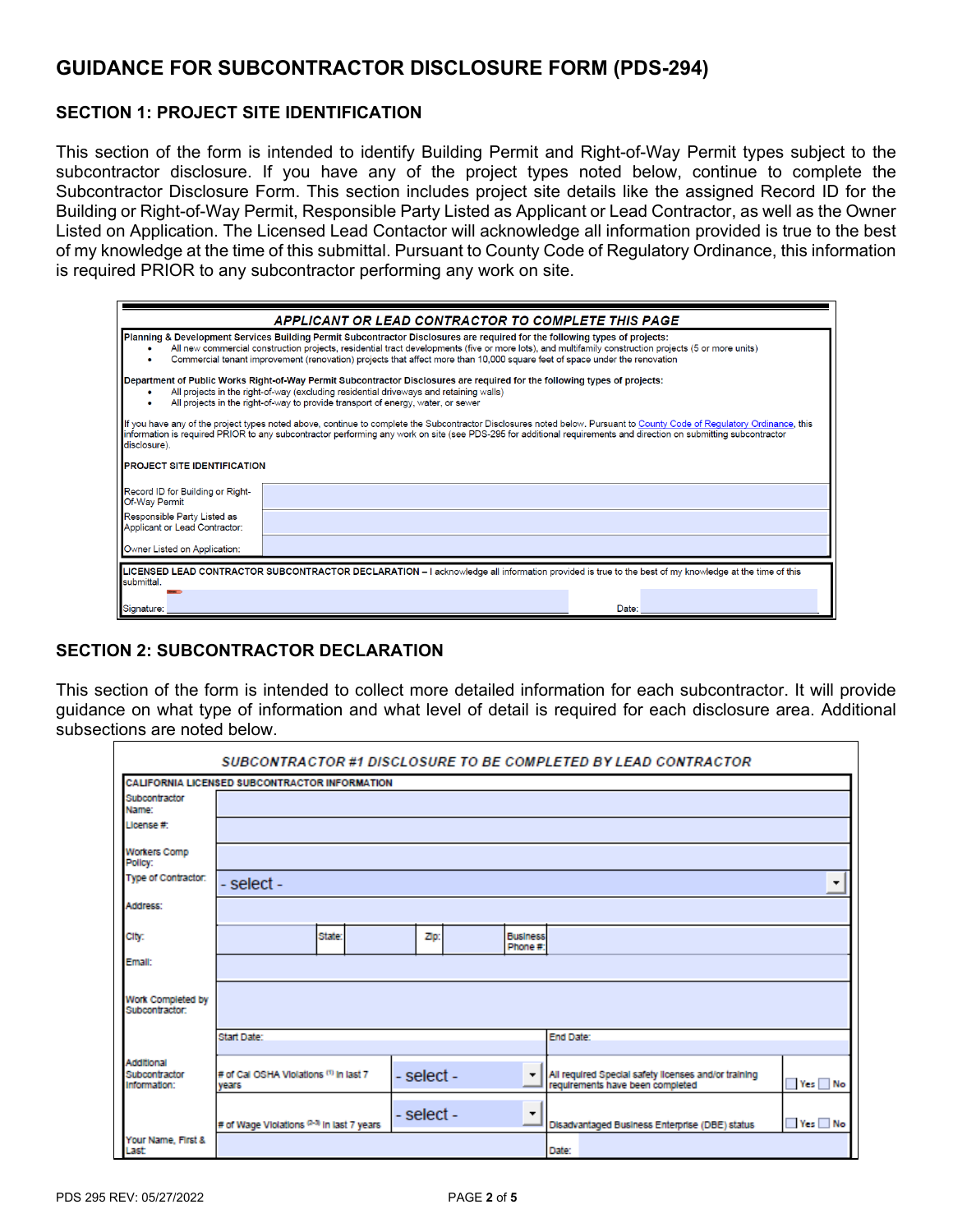## **GUIDANCE FOR SUBCONTRACTOR DISCLOSURE FORM (PDS-294)**

### **SECTION 2 - ITEM 1: SUBCONTRACTOR INFORMATION**

This section of the form is intended to collect the California licensed subcontractor's information starting with the numeric value for the subcontractor. The first page provides the pre-selected option for the first subcontractor (Subcontractor #1) while the second page provides spaces for numeric values and could be repeated as necessary to capture all subcontractors used on any given project. This section also includes the following options:

The following California licensed subcontractor's information is required:

- "Subcontractor Name" section is intended for the subcontractor's legal business name recognized by the State of California and listed on the licensing board.
- "License #" section is intended to capture a valid issued license number (numeric values only) assigned by the California State Licensing Board.
- "Workers Comp Policy" section is intended for subcontractor's valid and active workers compensation policy provider as well and policy number. If you are exempt from this section, please provide additional explanation for your exemption based on the State License Board requirements.
- "Type of Contractor" section is intended as a dropdown option for the valid subcontractor's class (alpha value like "C-10") assigned by the California State Licensing Board (CSLB). The following CSLB recognized license types are available in the drop-down options:
	- o A General Engineering Contractor
	- o B General Building Contractor
	- o B-2 Residential Remodeling Contractor
	- o C Specialty Contractor
	- o C-2 Insulation and Acoustical Contractor
	- o C-4 Boiler, Hot Water Heating and Steam Fitting Contractor
	- o C-5 Framing and Rough Carpentry Contractor
	- o C-6 Cabinet, Millwork and Finish Carpentry Contractor
	- o C-7 Low Voltage Systems Contractor
	- o C-8 Concrete Contractor
	- o C-9 Drywall Contractor
	- o C-10 Electrical Contractor
	- o C-11 Elevator Contractor
	- o C-12 Earthwork and Paving Contractors
	- o C-13 Fencing Contractor
	- o C-15 Flooring and Floor Covering Contractors
	- o C-16 Fire Protection Contractor
	- o C-17 Glazing Contractor
	- o C-20 Warm-Air Heating, Ventilating and Air-Conditioning Contractor
	- o C-21 Building Moving/Demolition Contractor
	- o C-22 Asbestos Abatement Contractor
	- o C-23 Ornamental Metal Contractor
	- o C-27 Landscaping Contractor
	- o C-28 Lock and Security Equipment Contractor
	- o C-29 Masonry Contractor
	- o C-31 Construction Zone Traffic Control Contractor
	- o C-32 Parking and Highway Improvement Contractor
	- o C-33 Painting and Decorating Contractor
	- o C-34 Pipeline Contractor
	- o C-35 Lathing and Plastering Contractor
	- o C-36 Plumbing Contractor
	- o C-38 Refrigeration Contractor
	- o C-39 Roofing Contractor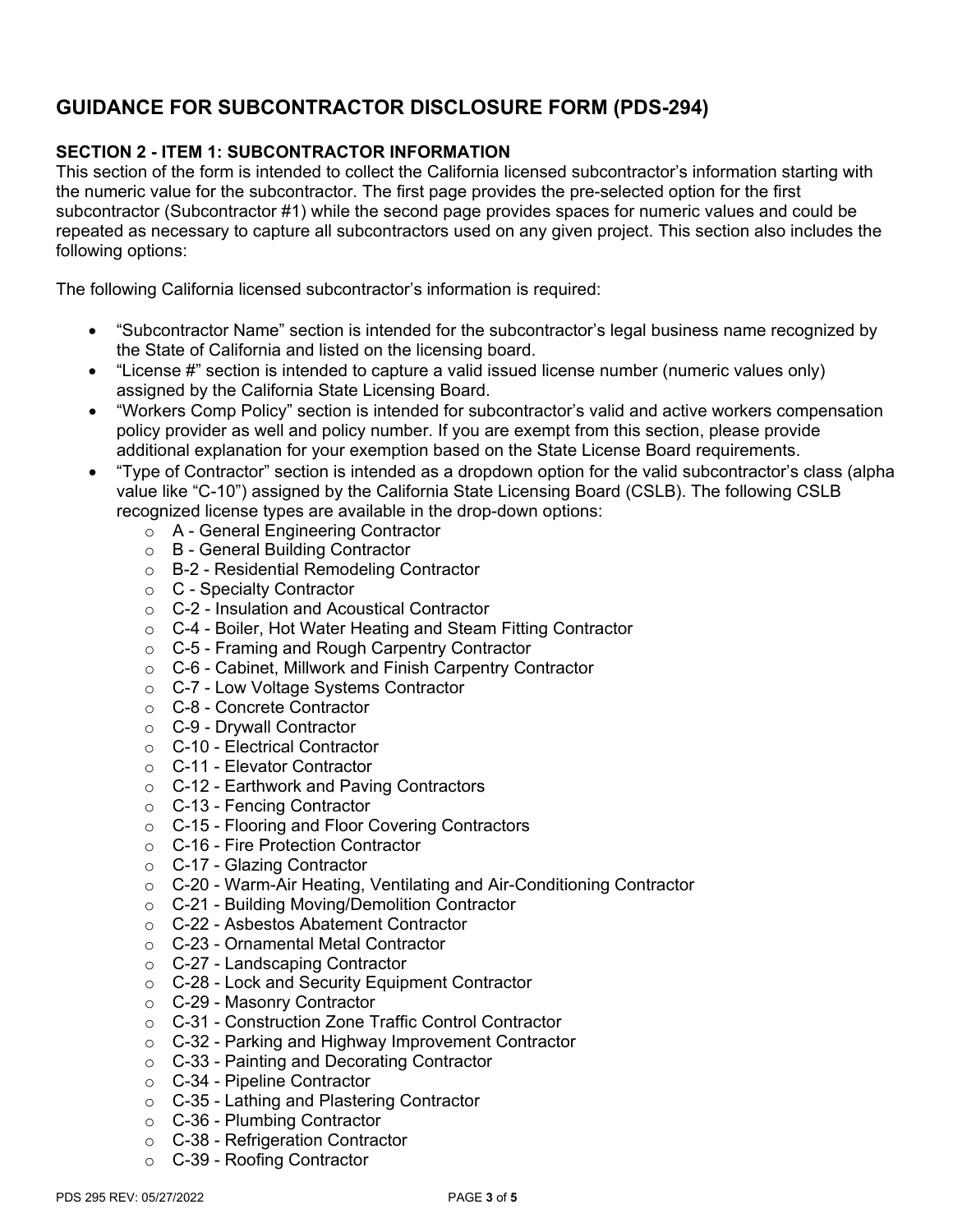- o C-42 Sanitation System Contractor
- o C-43 Sheet Metal Contractor
- o C-45 Sign Contractor
- o C-46 Solar Contractor
- o C-47 General Manufactured Housing Contractor
- o C-50 Reinforcing Steel Contractor
- o C-51 Structural Steel Contractor
- o C-53 Swimming Pool Contractor
- o C-54 Ceramic and Mosaic Tile Contractor
- o C-55 Water Conditioning Contractor
- o C-57 Well Drilling Contractor
- o C-60 Welding Contractor
- o C-61 Limited Specialty
- o Other
- Additional subcontractor's address section can be used to provide: "Address", "City", "State", "Zip" code, "Business Phone #", and "Email" for the individual subcontractor.

| SUBCONTRACTOR #1 DISCLOSURE TO BE COMPLETED BY LEAD CONTRACTOR |                                               |  |  |  |  |  |
|----------------------------------------------------------------|-----------------------------------------------|--|--|--|--|--|
|                                                                | CALIFORNIA LICENSED SUBCONTRACTOR INFORMATION |  |  |  |  |  |
| Subcontractor<br>Name:                                         |                                               |  |  |  |  |  |
| License #:                                                     |                                               |  |  |  |  |  |
| <b>Workers Comp</b><br>Policy:                                 |                                               |  |  |  |  |  |
| Type of Contractor:                                            | - select -                                    |  |  |  |  |  |
| Address:                                                       |                                               |  |  |  |  |  |
| City:                                                          | State:<br>Zip:<br><b>Business</b><br>Phone #: |  |  |  |  |  |
| Email:                                                         |                                               |  |  |  |  |  |

### **SECTION 2 - ITEM 2: SUBCONTRACTOR INFORMATION (CONTINUTED)**

This section of the form is intended to collect additional California licensed subcontractor's information. This section includes the following required fields:

- "Work Completed by Subcontractor" section is intended to provide a detailed scope of work to capture the exact work performed by the subcontractor on the project. Examples can include "framing for structural support for units 5-10 of the master tract development and work excludes fine framing for doors/windows" or "electrical underground work for wireless communication facilities through 300' of open trenching, traffic control, and work excludes pavement restoration". The more detail is provided, the better the quality of information, which avoids future need for changes to the disclosure.
- "Start Date" and "End Date" section is intended to capture the start (subcontractor contract signing date) and end dates (estimated completion) for the specialty subcontractor performing the detailed scope of work. If the project is multi phases, this information can be specific to the individual phases. This information is provided after permit issuance but is required prior to the start of the construction and can be changed or amended during the construction cycle.

| Work Completed by<br>Subcontractor: |                    |                  |
|-------------------------------------|--------------------|------------------|
|                                     | <b>Start Date:</b> | <b>End Date:</b> |
|                                     |                    |                  |